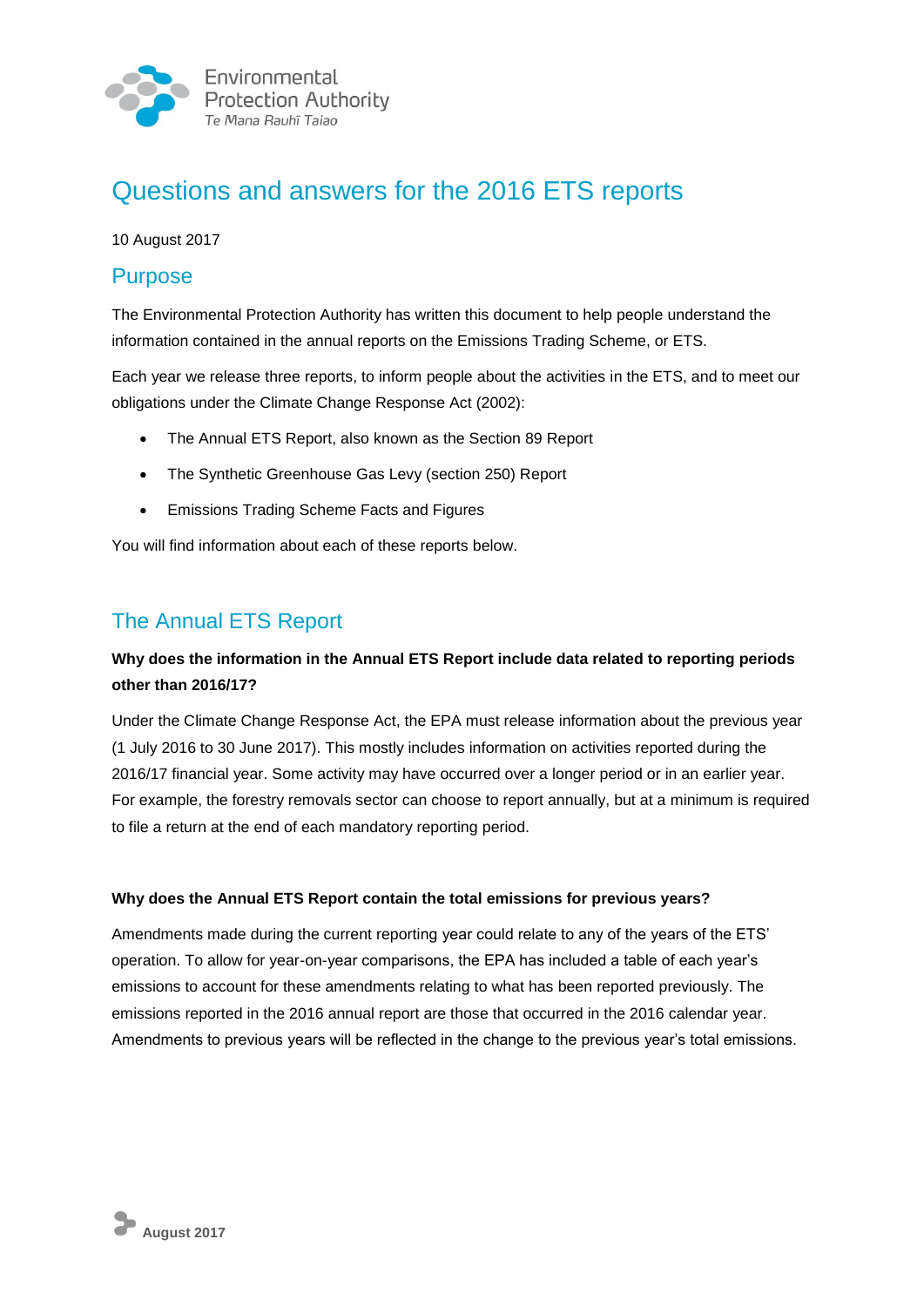### **Why does the combined total tonnes of CO2e removed in Tables 6 and 6.1 of the Annual ETS Report not equal the number of units transferred for removal activities in Table 9?**

Table 6 shows the total tonnes of CO<sub>2</sub>e removed by participants engaged in Forestry Removal Activities (which means removing emissions, rather than removing forests). These participants receive one New Zealand Unit (NZU) for every tonne of CO<sub>2</sub>e removed.

Table 6.1 shows the total tonnes of CO<sub>2</sub>e removed by participants engaged in Other Removal Activities. They receive one NZU for every two tonnes of CO<sub>2</sub>e removed for activity before 1 January 2017. For activity occurring between 1 January 2017 and 31 December 2017, participants are entitled to receive one unit for every 1.5 whole tonnes of removals.

This difference in NZUs received is reflected in the total number of units transferred for removal activities shown in Table 9.

### **How does the number of units surrendered in Table 8 of the Annual ETS report relate to the total emissions reported in Table 5?**

The total emissions recorded were  $78,051,289$  tonnes of  $CO<sub>2</sub>e$  and the net number of emission units surrendered was 22,448,768 units. There are several reasons for the difference in the numbers:

- Non-forestry sector participants carrying out activities with unit surrender obligations must surrender one emission unit for every two tonnes of emissions resulting from those activities.
- The tables include late surrenders from the previous year.
- Activities in the agriculture sector have an obligation to report their emissions, but not to surrender emission units for their emissions.

### **Why are the total allocated units in Table 10 of the Annual ETS Report not broken down into sectors?**

The Annual ETS Report aggregates information to show the total number of emission units allocated to businesses carrying out eligible activities. Allocation decisions for each applicant are made public on the EPA website and in the New Zealand Gazette.

### **How does the total dollar amount surrendered in Table 11 of the Annual ETS Report relate to emission units?**

The Climate Change Response Act allows participants to meet their emissions surrender obligations by surrendering emission units, paying \$25 per emission unit, or a combination of the two. In 2016, participants opted to pay a total of \$34,050 to surrender 1362 emission units to meet their obligations.